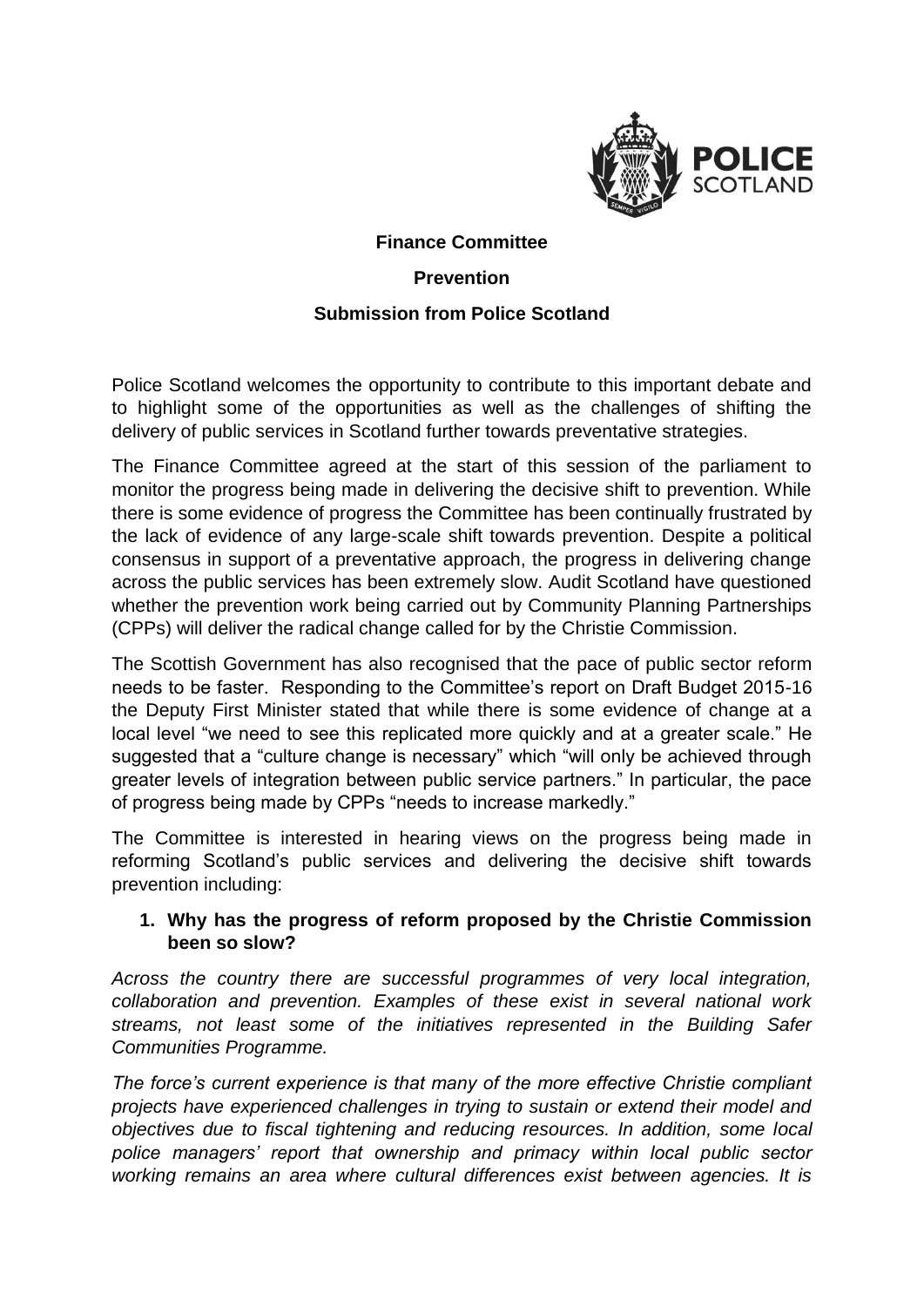*sometimes the case that where an agency has primacy with service users it is a means by which to ensure that service provider keeps ownership of incidents, cases and clients. This exacerbates some instances of 'silo' working.* 

*The reform proposals presented in the Christie Commission Report recognised that "the public service system is fragmented, complex and opaque." As such, the sector requires collaborative working and leadership that reduces silo budgeting, legacy operating procedures and a heavy reliance on national performance matrices. If these challenges were reviewed they could be removed in favour of pooled resources, innovative and community-centred processes and locally relevant measures. This is not easily achieved.* 

*Where Christie compliant asset-based projects have flourished they have been characterised by strong, creative and enabling leadership that frees local managers and frontline staff to address daily challenges in a manner that they feel will pay dividends. This management style also drives agreement on local outcomes, collective resource use and freedom to innovate. At Police Scotland's recent Strategic Stakeholder Engagement Event general comment from partners highlighted the importance of paradigm shifting leadership across all organisations.*

*Feedback from Police Scotland senior managers at a local level also reflects a range of experiences in community planning structures. Notably, it has been reported that many Single Outcome Agreements (designed to achieve common goals with participatory and collaborative working) have been developed by single agencies and circulated for sign-up (rather than created jointly). There is evidence that some SOAs have life spans or timescales that perhaps do not suit collective capacity or community need. There is also cross-agency experience of SOAs with performance indicators that could do more to link with - or reflect - those of the member agencies (or, vitally, feedback from the communities they will impact upon).*

*While it is appropriate that a finalised SOA will be different from one LA to another born of localised need and services, across Scotland there are notable differences in design, delivery methodology, report and review structures and outcomes – even in SOAs in neighbouring areas.* 

*A further point that has been repeated in views from within Police Scotland is that local divisions and specialist departments, as well as other Criminal Justice partners, would benefit from the Christie Commission Report having an identified champion and/or recognised owner at a national level so as to garner and support compliance and the transfer good practice. This person (or group) would also identify obstacles to prevention, encourage a move to asset based working and the placing of communities at the centre of future public service development. It would ratify local areas in creating the safe space for senior local managers to make innovative decisions and – in some cases – be supported in taking the risks that these decisions demand.*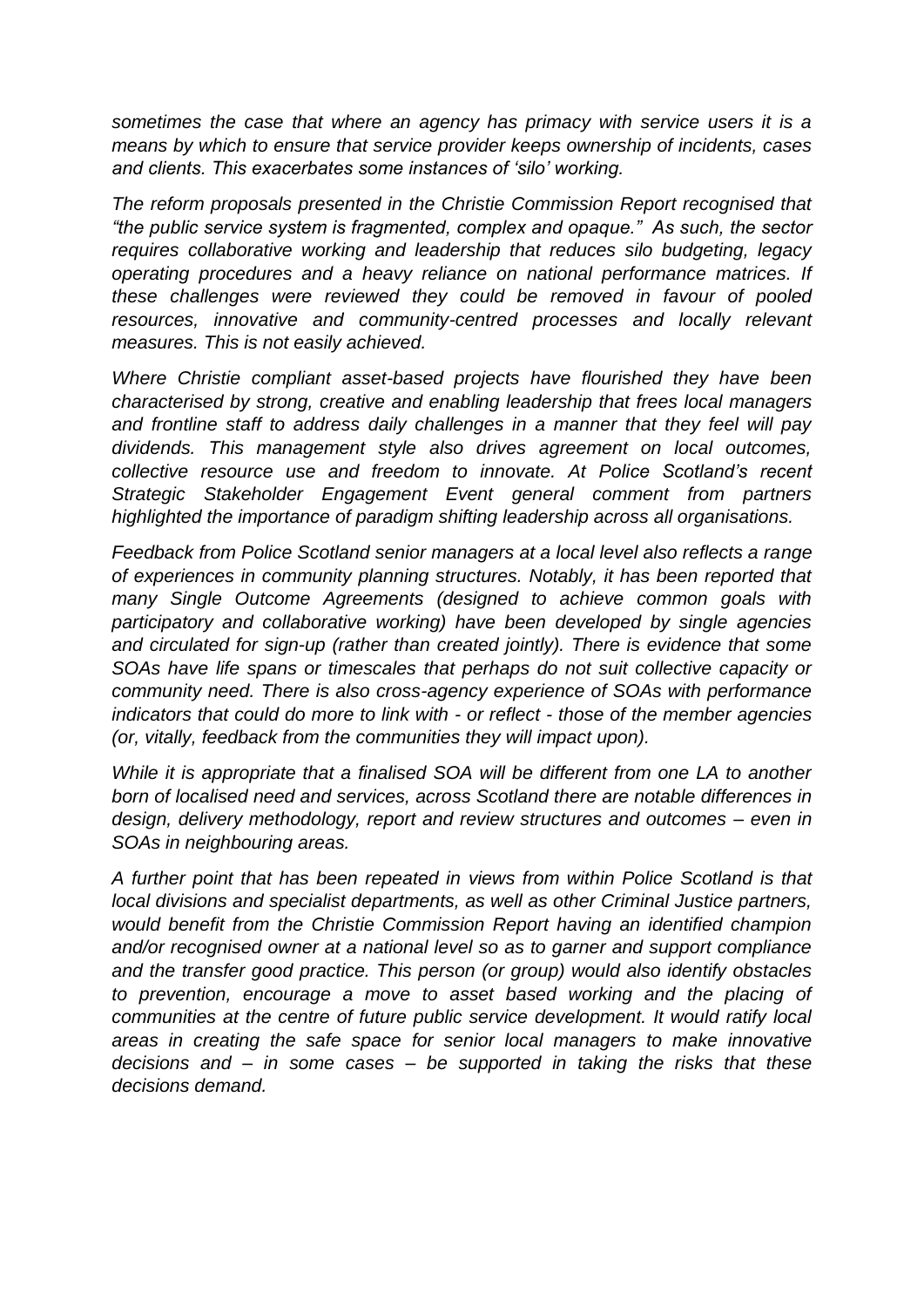## **2. What are the main barriers to change and how do we address them in order to accelerate the rate of progress?**

*As has been highlighted in the first response, the main barriers that Police Scotland believes it would be beneficial to address are:*

- *Financial pressures reducing the authorising environment for innovation and long-term outcome based prevention programmes*
- *Silo budgeting*
- *Barriers to collaborative leadership (more use of joint budgets and resourcing, greater support and prescriptive direction for agencies to embrace and mainstream prevention and Christie's principles)*
- *Design challenges, inconsistencies and silos in Community Planning (reflected in SOA development)*

*Local feedback supports concerns about these strategic issues, and also highlights:*

- *Some reticence to share information among some agencies*
- *Challenges when trying to properly recognise and cater for 'clients-incommon' (so that service providers can target in an outcome based and efficient manner)*
- *Hindrances to co—location (single agency 'stand-alone' IT systems, different shift patterns and working cultures and differences between national and local performance frameworks)*

*However, local officers are already recognising working solutions to some of these conundrums. There is also broad feedback within Police Scotland as to potential answers, some of the recurrent themes being:*

- *Local Police Plans and other single agency delivery plans being embedded within SOAs so as to ensure joint-working is optimised across all priorities, development of agreed and understood outcomes and language, garner joint and locally viable performance indicators.*
- *Implementation of a cross-agency Christie Team or Board in each LA so as to reflect the report's principles in all work streams. This team to comprise all senior managers from each agency and key third sector entities so as to create an enabling environment for middle-management to deliver creative and efficient services on a community scale (rather than a scale commensurate with the size and structure of individual organisations)*
- *Development of a collaborative leadership training programme to encourage collective decision making, break down the "opacity" between services as described by Christie and sponsor better commonality and localism.*
- *Creation of a long-term public sector reform blueprint with agreed outcomes and milestones for all agencies that are seen as targets that must be met (e.g.*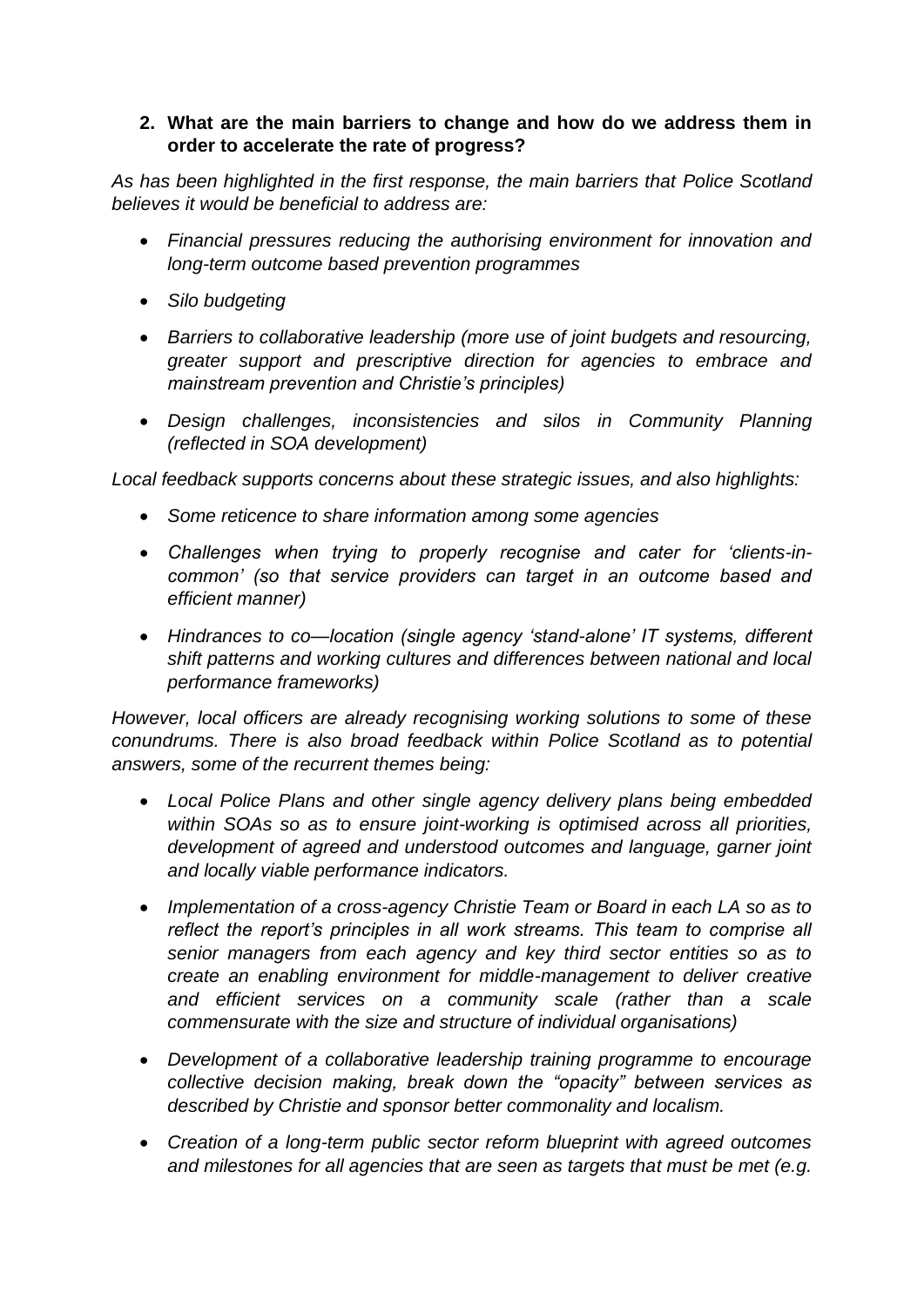*co-location, prevention teams, combined projects, top sliced budgets, identification of agreed clients in common and communities in need, crossagency projects with single agency leads (i.e. management across silos))*

 *Creation of a national Christie champion who works to create an authorising environment for prevention, collaboration, localism and community voice (especially given Community Empowerment changes)*

### **3. How do we ensure that the necessary culture change and greater levels of integration takes place?**

*The key elements to greater integration rest in innovative and risk-comfortable leadership, sharing of resources, better alignment of performance frameworks (with greater bias towards the 'local'), shared budgeting around clients and themes in common and empowered frontline staff working in a place-based manner.* 

*A shift towards long-term outcomes over short-term results would address the pivotal aim that Christie defines as "tackling persistent problems of social and economic inequality and inter-generational cycles of deprivation and disadvantage." Political will and support informs and empowers public sector service provision on a daily basis and this could be harnessed and used as an engine for change.*

### **4. How do we create a culture of innovation?**

*Public services need to continue to develop a culture of empowerment and acceptance that prevention is paramount. As budgets shrink the identification of legacy workloads that are no longer relevant should allow services to free-up capacity to provide new and innovative delivery without compromising provision across remaining programmes.*

*The use of Total Place methodology (whereby the public and practitioners have a direct voice in identifying relevant and irrelevant services at a local level) is one driver for innovation. Once those services that the public and frontline staff wish increased and reduced are quantified, they can be costed and enhanced/stopped to ensure more innovative and 'Public Value' (efficient and democratic provision of public services). Third sector should also be consulted and throughout the process those managing the change should be encouraged to be creative, not remain within legacy boundaries and always consider collaborative, preventative and participatory opportunities. Numerous small Total Place projects have used this system to good effect but they remain a minority when it comes to service change across Scotland.*

## **5. What opportunities does digital technology provide in reforming the delivery of public services towards prevention?**

*There are extensive technological opportunities for reforming service delivery with partnership databases being an obvious driver for collaboration and intelligence-led prevention. The paucity of cross-agency systems remains a barrier when services co-locate and is especially telling in protective service provision where the risks associated with poor information sharing are clear. Numerous examples of challenges and successes in ICT provision can be provided in greater detail if required.*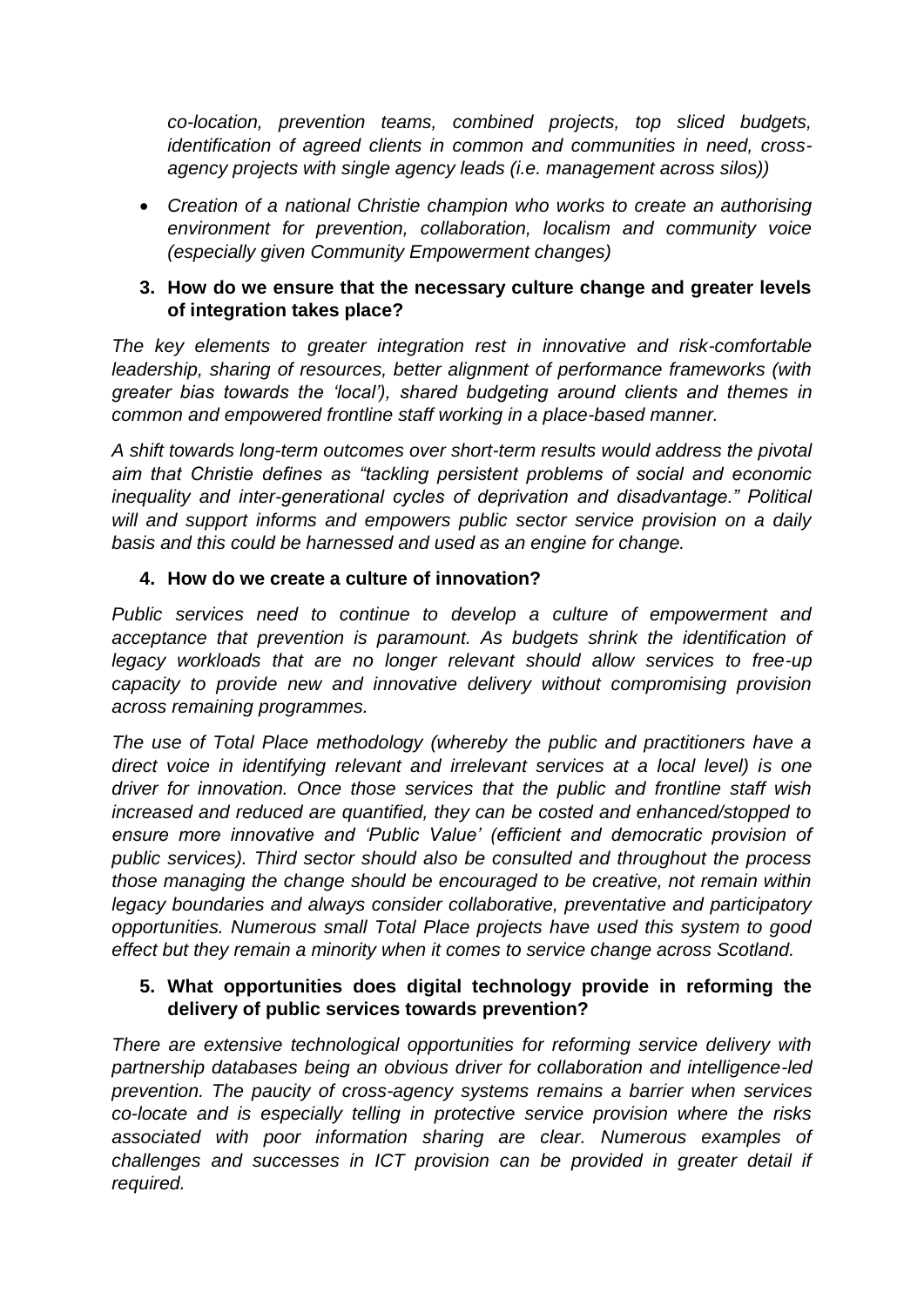*Another area to benefit from digital improvements is the way that services interact with the public. Police Scotland currently has a mature and extensive social media presence and is about to launch a complete refresh of public consultation in 2016. This will include a digital survey that will be supported by a yearlong marketing campaign across, and tailored to, all 32 LAs. There are currently 1000 contacts in place for the survey, each representing from 10 to 90,000 residents nationally – in this example IT has allowed the force to move from a manual survey platform that faced challenges in regards to the diversity of response, to a reformed and innovative system that is inclusive and accessible.*

*The results will ensure public feedback drives priorities and delivery for Police Scotland at all levels and will also feed in to partnership working as 2016 progresses.*

#### **6. How should community planning be developed to support service integration and the focus on prevention?**

*Community planning has been discussed elsewhere in this response, but the main challenges continue to be silo working and budgets, design in isolation, single outcomes approached from different directions within different performance frameworks and inconsistencies across the country.* 

*Several parties at Police Scotland's recent Strategic Stakeholder Engagement Event raised the issue of different single agency service performance frameworks across Scotland, and the fact that many are national and have weak local relevance. While this became a key theme for the force to consider it is not new. The Christie Commission Report reported exactly this issue in 2011 with a quote from the National Community Planning Group that stated:*

*"The most significant systemic issue is that different local partners face different performance and accountability frameworks. Central requirements, targets and commitments make integrated effort around delivery of local outcomes more difficult."*

*If the themes of prevention and Christie based principles are to get a meaningful foothold in public sector service delivery and policy then it is Police Scotland's assessment that the CPPs are the means by which to do it. SOAs must make heavy use of both concepts but across all 32 LAs there are perceived differences in how prevention and integration are being utilised in the provision of public services. This is further evidenced in the action plans behind many SOAs where reform timelines differ from agency to agency and capacity to deliver on prevention-based approaches differs. Local police feedback suggests that crosscutting strategic needs analysis remains poorly utilised at a local level and thus creates gaps in the understanding of individual agencies that are exacerbated in partnership.*

*Audit Scotland's 'Improving Community Planning in Scotland' report makes several references to the shift to prevention within CPPs, summarising:*

*"There is an increasing emphasis on CPPs planning and delivering services in preventative ways: that is, to prevent problems from arising. This is a long term and challenging process. The new SOA guidance to CPPs requires all new SOAs to*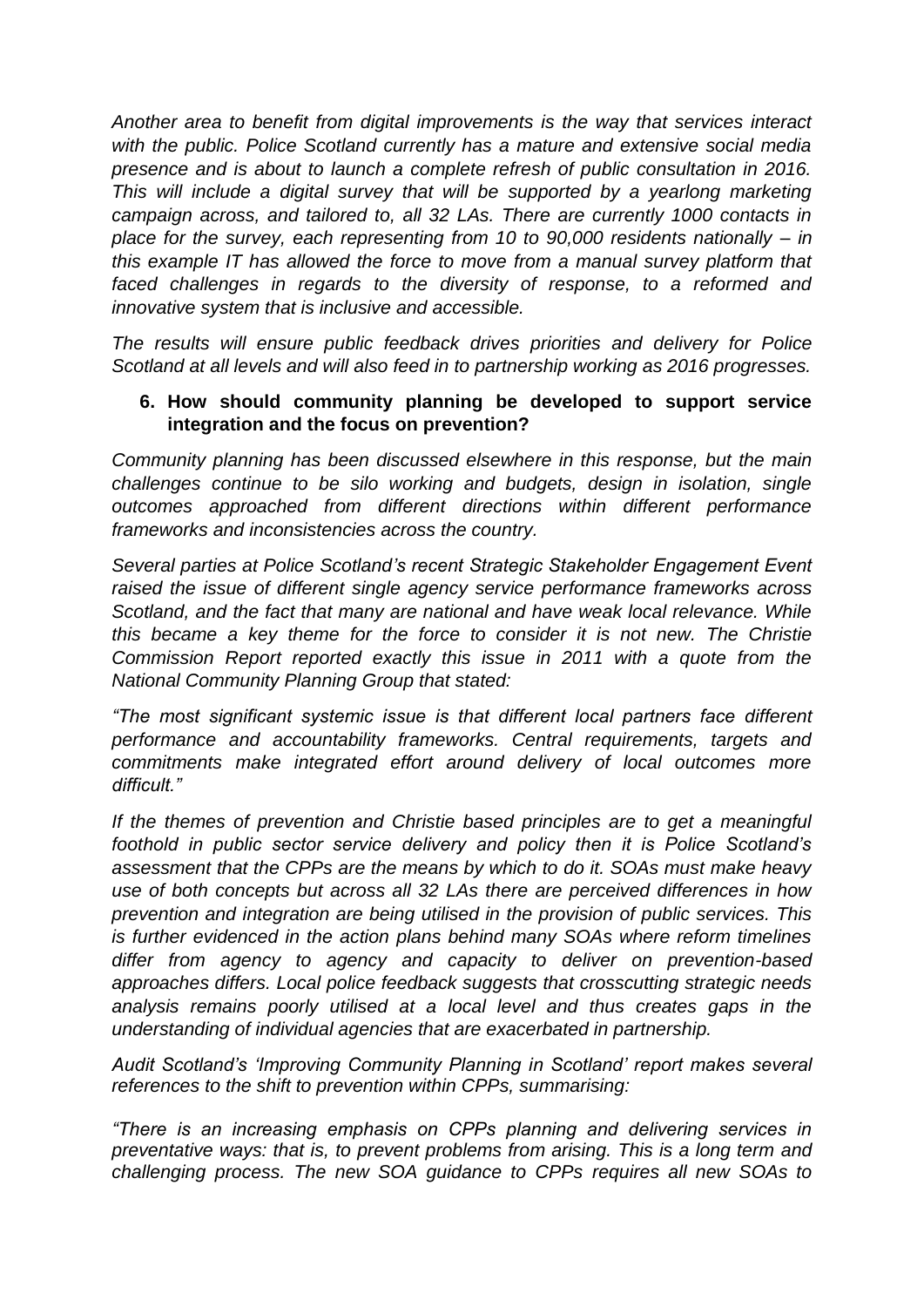*include a specific plan for prevention that details what partners are collectively doing and spending on prevention"* 

*However, it is the assessment of Police Scotland that the prevention plans in many SOAs could possibly be enhanced and placed in a more central position to deliver combined services. The review of these plans remains complex as does identifying what successful prevention looks like for communities and how to measure long-term efficacy.* 

*It is Police Scotland's view that prevention plans should be particularly targeting inequalities across our communities. The Programme for Government 2015-16 highlights the need to "target the causes rather than the consequences of inequalities" and SOA prevention plans should be linked to dealing with inequalities, and most notably those linked to deprivation. This should be done using collective service resources to address wicked - rather than signature - issues (signature issues often being problems that single service providers are maybe comfortable with).*

*There is a strong sense among local police commanders that the public remain untested as an asset in community planning and that SOAs could have more meaning in Scotland's communities if this were improved. This is particularly true of our more diverse communities and is reflected in the paucity of nuanced outcomes that signpost such challenges as hate crime. One of the key Christie principles states:*

*"Any reforms must empower individuals and the community receiving public services by involving them in the design and delivery of the services they use."*

*The true and transparent use of public feedback and the resilience that exists in our communities could be better harnessed by Scotland's public services. This was deemed a national challenge for public services as far back as 2011 when the Scottish Leader's Forum stated one of its primary conference findings was to:*

*"Make the story real. [Deliver services that are] compelling and understandable to people living in places, not just rhetoric. We need to tell the story, chart our progress clearly and use robust feedback loops to reinforce our vision and strategic direction."*

*Police Scotland is working to address this through enhanced community engagement and consultation – and the use of that feedback by local commanders and their Scrutiny partners to redeploy resources - in 2016. It would be fruitful if this work could be extended, if successful, to include other agencies so as to create a continuum of consultation across service boundaries.*

*It is worth noting that where successful asset-based programmes exist in some areas these schemes have their own objectives and outcomes centred on community and practitioner knowledge and in many cases these aims are subtly different to those in the LA SOA.*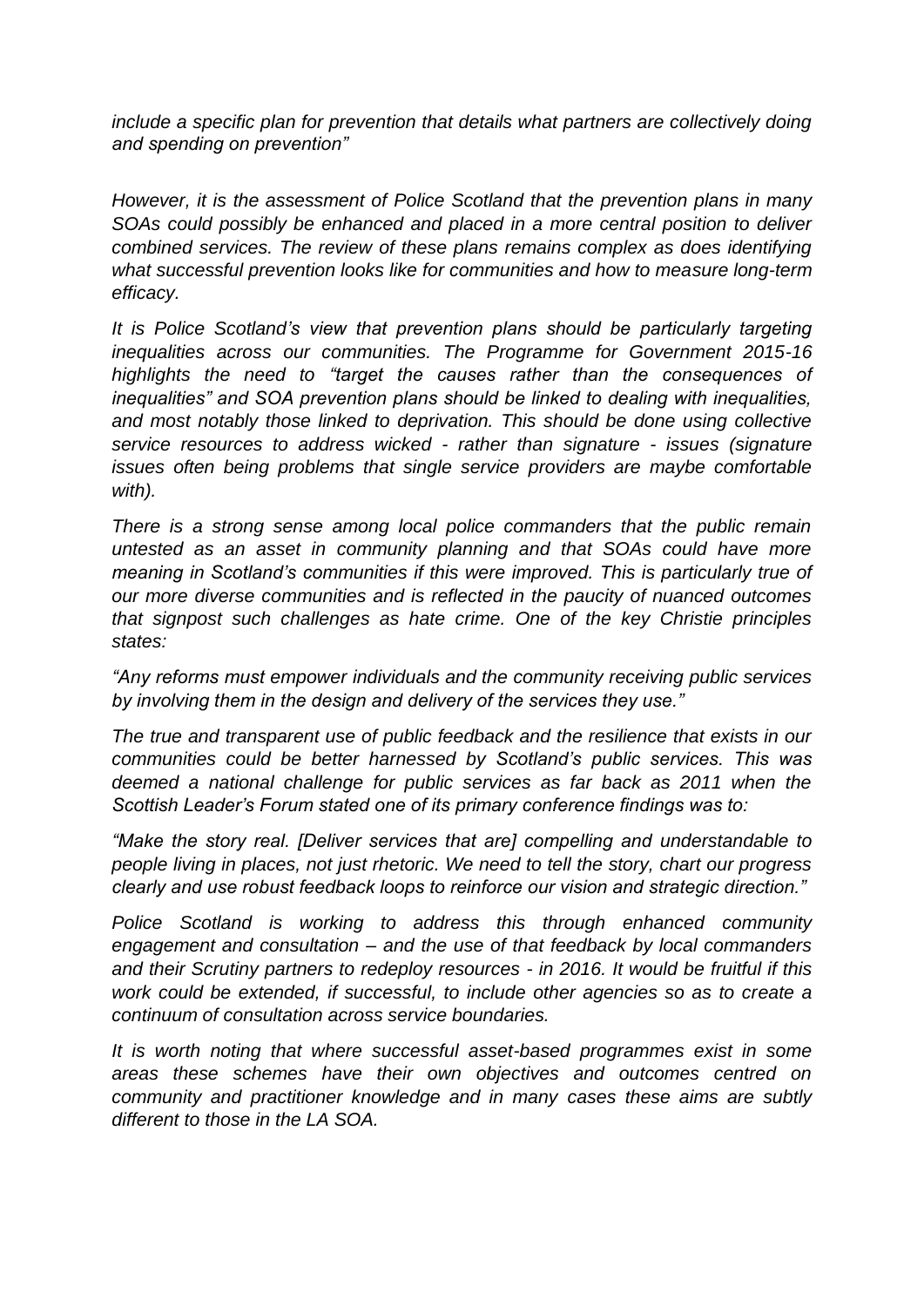### **7. What lessons can we learn from other countries in delivering a preventative approach?**

*Prevention is key to delivering a safer Scotland and the first Police Scotland Crime Prevention Conference, entitled '21st Century Solutions to 21st Century Problems', was held in the Police Scotland College on 28th April 2015. This was attended by both senior officers and key strategic individuals within numerous partner agencies.* 

*The Crime Prevention Conference provided an opportunity for police and partners to discuss and explore the development of comprehensive operational responses and overarching crime prevention strategies across all sectors, with the aim of further embedding prevention into any collective work streams.*

*One of the keynote speakers at the conference was Professor Gloria Laycock from University College London, who has an extensive background in research and development in the policing and crime prevention fields. Professor Laycock emphasised the importance of understanding crime and its causes, focusing heavily on acquisitive crime and less so, on crimes against the person or indeed other prevention strategies to deal with the broader policing principle of the prevention of crime, harm and disorder.* 

*The successes demonstrated by New Zealand Police in delivering their Policing Excellence and Prevention First Operating Model, were championed by Professor*  Laycock as good practice and any opportunities to learn from this approach, are *currently being explored by the Police Scotland National Safer Communities Department.*

*It is apparent from the outset that the New Zealand model is absolutely focused on preventing crime and meeting the needs of victims. They invest heavily in understanding and responding to the drivers of crime, whilst ensuring they deploy their resources effectively.* 

*When initial comparison is made between the successes experienced in New Zealand as a result of the Policing Excellence / Prevention First Operating Strategy and the recent successes of Police Scotland, there are many strong correlations in structure, process and philosophy. For example, the New Zealand model is partly based on the UK National Intelligence Model (NIM) and both Tasking and Coordinating (T&C) processes are comparable. That said, many differences also exist and work is ongoing to examine these differences and identify any best practice or learning points that could be embraced.*

*Many of the existing, successful strategies currently in place within Police Scotland are based on international research and good practice (our approach to domestic abuse may be an example).* 

### **8. What are the implications for the provision of public services if the decisive shift to prevention does not take place?**

*As it stands, and as per the Christie Commission findings, a failure to convert to a prevention-based delivery structure may:*